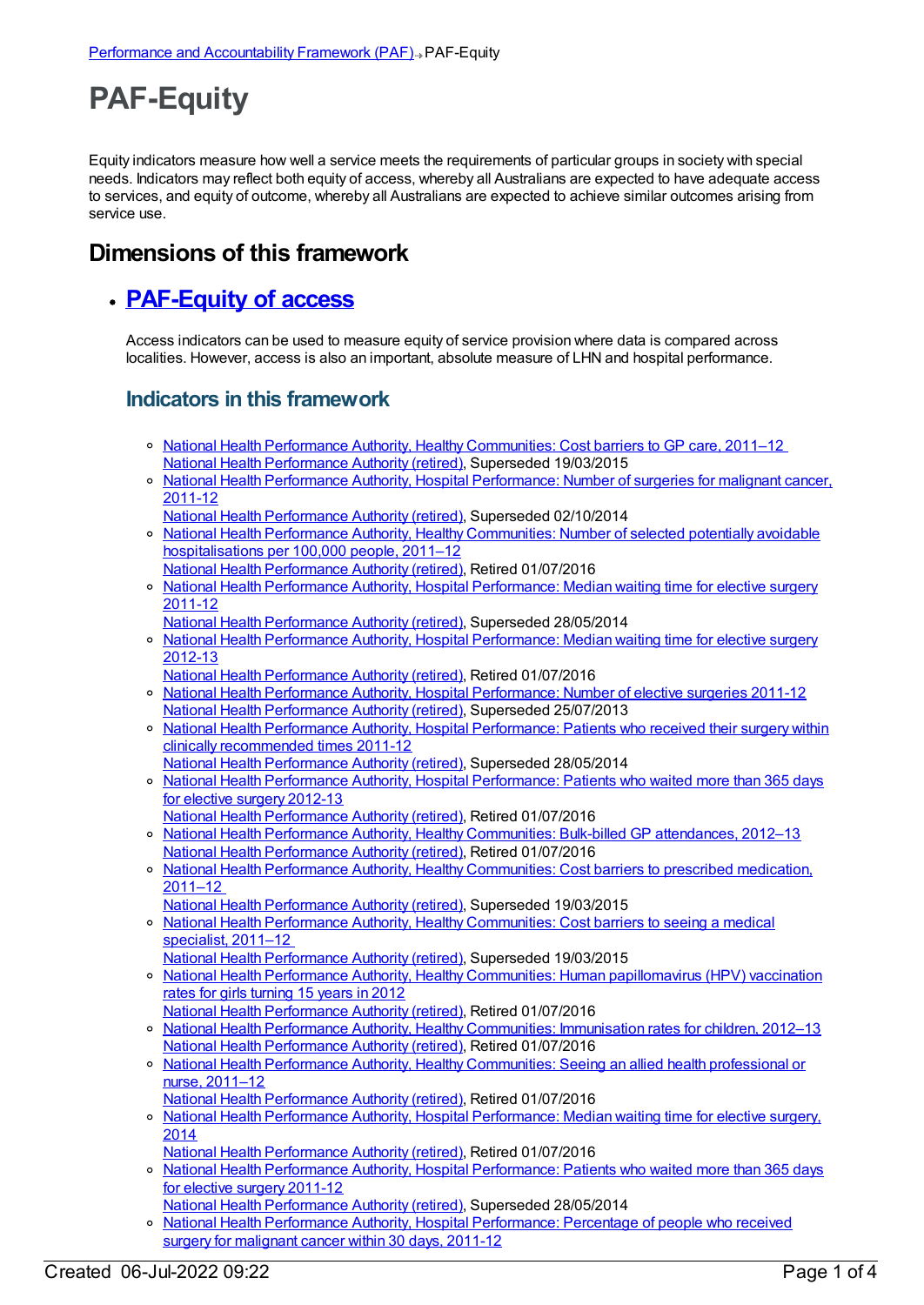National Health [Performance](https://meteor.aihw.gov.au/RegistrationAuthority/8) Authority (retired), Superseded 02/10/2014

- $\circ$ National Health Performance Authority, Hospital [Performance:](https://meteor.aihw.gov.au/content/543422) Percentage of people who received surgery for malignant cancer within 45 days, 2011-12 National Health [Performance](https://meteor.aihw.gov.au/RegistrationAuthority/8) Authority (retired), Superseded 02/10/2014
- <sup>o</sup> National Health Performance Authority, Hospital [Performance:](https://meteor.aihw.gov.au/content/530408) Percentage of people who waited longer than the clinical urgency category time for surgery for malignant cancer, 2011-12 National Health [Performance](https://meteor.aihw.gov.au/RegistrationAuthority/8) Authority (retired), Retired 01/07/2016
- o National Health Performance Authority, Healthy [Communities:](https://meteor.aihw.gov.au/content/547997) Satisfaction with waiting times for medical specialist, 2011–12
- National Health [Performance](https://meteor.aihw.gov.au/RegistrationAuthority/8) Authority (retired), Retired 01/07/2016 o National Health Performance Authority, Healthy [Communities:](https://meteor.aihw.gov.au/content/547062) Specialist attendances, 2011-12 National Health [Performance](https://meteor.aihw.gov.au/RegistrationAuthority/8) Authority (retired), Superseded 27/03/2014
- o National Health Performance Authority, Healthy [Communities:](https://meteor.aihw.gov.au/content/548002) Hospital emergency department visits, 2011–12
- National Health [Performance](https://meteor.aihw.gov.au/RegistrationAuthority/8) Authority (retired), Superseded 19/03/2015 o National Health Performance Authority, Healthy [Communities:](https://meteor.aihw.gov.au/content/547952) Specialist attendances, 2012-13 National Health [Performance](https://meteor.aihw.gov.au/RegistrationAuthority/8) Authority (retired), Retired 01/07/2016
- o National Health Performance Authority, Hospital [Performance:](https://meteor.aihw.gov.au/content/532929) Number of elective surgeries 2012-13 National Health [Performance](https://meteor.aihw.gov.au/RegistrationAuthority/8) Authority (retired), Superseded 28/05/2014
- National Health Performance Authority, Healthy [Communities:](https://meteor.aihw.gov.au/content/515538) Immunisation rates for children, 2012 National Health [Performance](https://meteor.aihw.gov.au/RegistrationAuthority/8) Authority (retired), Superseded 27/03/2014
- National Health Performance Authority, Hospital [Performance:](https://meteor.aihw.gov.au/content/558277) Waiting times for emergency hospital care: Percentage completed within four hours, 2014
- National Health [Performance](https://meteor.aihw.gov.au/RegistrationAuthority/8) Authority (retired), Retired 01/07/2016 o National Health Performance Authority, Hospital [Performance:](https://meteor.aihw.gov.au/content/530403) Median waiting time for surgery for malignant cancer, 2011-12 National Health [Performance](https://meteor.aihw.gov.au/RegistrationAuthority/8) Authority (retired), Superseded 02/10/2014
- o National Health Performance Authority, Hospital [Performance:](https://meteor.aihw.gov.au/content/558300) Percentage of patients who received their surgery within clinically recommended times, 2014
- National Health [Performance](https://meteor.aihw.gov.au/RegistrationAuthority/8) Authority (retired), Retired 01/07/2016 National Health Performance Authority, Hospital [Performance:](https://meteor.aihw.gov.au/content/532935) Patients who received their surgery within clinically recommended times 2012-13
- National Health [Performance](https://meteor.aihw.gov.au/RegistrationAuthority/8) Authority (retired), Retired 01/07/2016 o National Health Performance Authority, Hospital [Performance:](https://meteor.aihw.gov.au/content/579929) Number of surgeries for malignant cancer, 2012-13
- National Health [Performance](https://meteor.aihw.gov.au/RegistrationAuthority/8) Authority (retired), Retired 01/07/2016
- o National Health Performance Authority, Hospital [Performance:](https://meteor.aihw.gov.au/content/579894) Percentage of people who received surgery for malignant cancer within 45 days, 2012-13 National Health [Performance](https://meteor.aihw.gov.au/RegistrationAuthority/8) Authority (retired), Retired 01/07/2016
- National Health Performance Authority, Hospital [Performance:](https://meteor.aihw.gov.au/content/579993) Percentage of people who received surgery for malignant cancer within 30 days, 2012-13
- National Health [Performance](https://meteor.aihw.gov.au/RegistrationAuthority/8) Authority (retired), Retired 01/07/2016 National Health Performance Authority, Hospital [Performance:](https://meteor.aihw.gov.au/content/563081) Percentage of patients who commenced treatment within clinically recommended time 2014 National Health [Performance](https://meteor.aihw.gov.au/RegistrationAuthority/8) Authority (retired), Retired 01/07/2016
- National Health Performance Authority: Healthy [Communities:](https://meteor.aihw.gov.au/content/593768) Percentage of people who visit the GP at least once in a year who had depression, anxiety or both of these conditions 2005-2013 National Health [Performance](https://meteor.aihw.gov.au/RegistrationAuthority/8) Authority (retired), Retired 01/07/2016
- o National Health Performance Authority: Healthy [Communities:](https://meteor.aihw.gov.au/content/588162) Percentage of GP consultations with patients who had depression, anxiety or both of these conditions 2005-2013 National Health [Performance](https://meteor.aihw.gov.au/RegistrationAuthority/8) Authority (retired), Retired 01/07/2016
- o National Health Performance Authority: Healthy [Communities:](https://meteor.aihw.gov.au/content/586349) Percentage of people who visit the GP at least once in a year who had one, two, or three or more chronic conditions 2005-2013 National Health [Performance](https://meteor.aihw.gov.au/RegistrationAuthority/8) Authority (retired), Retired 01/07/2016
- o National Health Performance Authority: Healthy [Communities:](https://meteor.aihw.gov.au/content/586345) Percentage of GP consultations in which one, two, or three or more chronic conditions were managed 2009-2013 National Health [Performance](https://meteor.aihw.gov.au/RegistrationAuthority/8) Authority (retired), Retired 01/07/2016
- National Health Performance Authority: Healthy [Communities:](https://meteor.aihw.gov.au/content/593774) Percentage of GP management occasions in which counselling was provided in the management of depression or anxiety 2009-2013 National Health [Performance](https://meteor.aihw.gov.au/RegistrationAuthority/8) Authority (retired), Retired 01/07/2016
- o National Health Performance Authority: Healthy [Communities:](https://meteor.aihw.gov.au/content/594756) Percentage of GP management occasions in which a referral to a health professional was provided in the management of depression or anxiety 2009-2013
- National Health [Performance](https://meteor.aihw.gov.au/RegistrationAuthority/8) Authority (retired), Retired 01/07/2016 <sup>o</sup> National Health Performance Authority: Healthy [Communities:](https://meteor.aihw.gov.au/content/593791) Percentage of people who visit the GP at least once in a year who had arthritis, chronic back pain or both of these conditions 2005-2013 National Health [Performance](https://meteor.aihw.gov.au/RegistrationAuthority/8) Authority (retired), Retired 01/07/2016
- o National Health Performance Authority: Healthy Communities: Percentage of GP management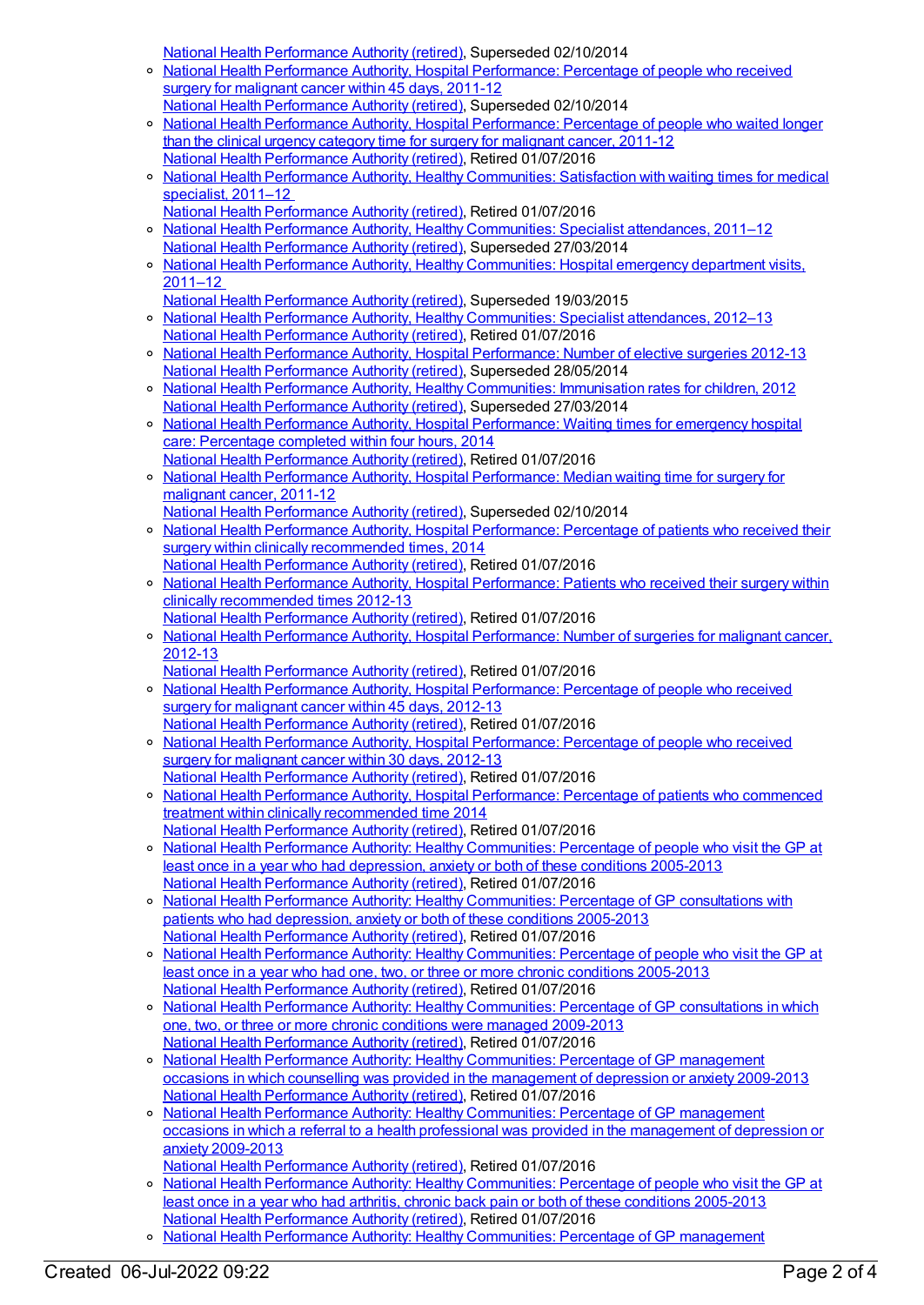occasions in which a medication was prescribed in the [management](https://meteor.aihw.gov.au/content/593798) of arthritis or chronic back pain 2009-2013

National Health [Performance](https://meteor.aihw.gov.au/RegistrationAuthority/8) Authority (retired), Retired 01/07/2016

- o National Health Performance Authority: Healthy [Communities:](https://meteor.aihw.gov.au/content/595024) Percentage of GP management occasions in which a referral to a health professional was provided in the management of arthritis or chronic back pain 2009-2013
- National Health [Performance](https://meteor.aihw.gov.au/RegistrationAuthority/8) Authority (retired), Retired 01/07/2016
- o National Health Performance Authority: Healthy [Communities:](https://meteor.aihw.gov.au/content/593803) Percentage of GP management occasions in which imaging was ordered in the management of arthritis or chronic back pain 2009-2013 National Health [Performance](https://meteor.aihw.gov.au/RegistrationAuthority/8) Authority (retired), Retired 01/07/2016
- o National Health Performance Authority: Healthy [Communities:](https://meteor.aihw.gov.au/content/586342) Percentage of GP consultations with patients who had one, two, or three or more chronic conditions 2005-2013 National Health [Performance](https://meteor.aihw.gov.au/RegistrationAuthority/8) Authority (retired), Retired 01/07/2016
- National Health Performance Authority: Healthy [Communities:](https://meteor.aihw.gov.au/content/593780) Percentage of people who visit the GP at least once in a year who had a selected cardiovascular risk condition 2005-2013 National Health [Performance](https://meteor.aihw.gov.au/RegistrationAuthority/8) Authority (retired), Retired 01/07/2016
- National Health Performance Authority: Healthy [Communities:](https://meteor.aihw.gov.au/content/593783) Percentage of GP consultations with patients who had a selected cardiovascular risk condition 2005-2013 National Health [Performance](https://meteor.aihw.gov.au/RegistrationAuthority/8) Authority (retired), Retired 01/07/2016
- o National Health Performance Authority: Healthy [Communities:](https://meteor.aihw.gov.au/content/593785) Percentage of GP consultations in which a selected cardiovascular risk condition was managed 2009-2013 National Health [Performance](https://meteor.aihw.gov.au/RegistrationAuthority/8) Authority (retired), Retired 01/07/2016
- o National Health Performance Authority: Healthy [Communities:](https://meteor.aihw.gov.au/content/593787) Percentage of GP management occasions in which a referral to a health professional was provided in the management of a selected cardiovascular risk condition 2009-2013 National Health [Performance](https://meteor.aihw.gov.au/RegistrationAuthority/8) Authority (retired), Retired 01/07/2016
- National Health Performance Authority: Healthy Communities: Percentage of GP management occasions in which statins were prescribed in the management of a selected [cardiovascular](https://meteor.aihw.gov.au/content/593789) risk condition 2009-2013
- National Health [Performance](https://meteor.aihw.gov.au/RegistrationAuthority/8) Authority (retired), Retired 01/07/2016 National Health Performance Authority: Healthy [Communities:](https://meteor.aihw.gov.au/content/593770) Percentage of GP consultations in which depression or anxiety were managed 2009-2013 National Health [Performance](https://meteor.aihw.gov.au/RegistrationAuthority/8) Authority (retired), Retired 01/07/2016
- o National Health Performance Authority: Healthy [Communities:](https://meteor.aihw.gov.au/content/593772) Percentage of GP management occasions in which psychotropics were prescribed in the management of depression or anxiety 2009- 2013
	- National Health [Performance](https://meteor.aihw.gov.au/RegistrationAuthority/8) Authority (retired), Retired 01/07/2016
- o National Health Performance Authority: Healthy [Communities:](https://meteor.aihw.gov.au/content/593793) Percentage of GP consultations with patients who had arthritis, chronic back pain or both of these conditions 2005-2013 National Health [Performance](https://meteor.aihw.gov.au/RegistrationAuthority/8) Authority (retired), Retired 01/07/2016
- <sup>o</sup> National Health Performance Authority: Healthy [Communities:](https://meteor.aihw.gov.au/content/593796) Percentage of GP consultations in which arthritis or chronic back pain was managed 2009-2013 National Health [Performance](https://meteor.aihw.gov.au/RegistrationAuthority/8) Authority (retired), Retired 01/07/2016
- o National Health Performance Authority, Hospital [Performance:](https://meteor.aihw.gov.au/content/603005) Median waiting time for elective surgery, 2015
	- National Health [Performance](https://meteor.aihw.gov.au/RegistrationAuthority/8) Authority (retired), Retired 01/07/2016
- o National Health Performance Authority, Hospital [Performance:](https://meteor.aihw.gov.au/content/603039) Percentage of patients who received their surgery within clinically recommended times, 2015 National Health [Performance](https://meteor.aihw.gov.au/RegistrationAuthority/8) Authority (retired), Retired 01/07/2016
- National Health Performance Authority, Healthy [Communities:](https://meteor.aihw.gov.au/content/594173) Percentage of Australians with a long-term health condition, 2012–13 National Health [Performance](https://meteor.aihw.gov.au/RegistrationAuthority/8) Authority (retired), Retired 01/07/2016
- o National Health Performance Authority, Healthy [Communities:](https://meteor.aihw.gov.au/content/594116) Seeing a GP, 2012-13 National Health [Performance](https://meteor.aihw.gov.au/RegistrationAuthority/8) Authority (retired), Retired 01/07/2016
- <sup>o</sup> National Health Performance Authority, Healthy [Communities:](https://meteor.aihw.gov.au/content/601737) Cost barriers to GP care, 2012-13 National Health [Performance](https://meteor.aihw.gov.au/RegistrationAuthority/8) Authority (retired), Retired 01/07/2016
- National Health Performance Authority, Healthy [Communities:](https://meteor.aihw.gov.au/content/594106) Visits to hospital emergency department  $\circ$ instead of GPs, 2012–13 National Health [Performance](https://meteor.aihw.gov.au/RegistrationAuthority/8) Authority (retired), Retired 01/07/2016
- National Health Performance Authority, Healthy [Communities:](https://meteor.aihw.gov.au/content/594772) Seeing a medical specialist, 2012–13 National Health [Performance](https://meteor.aihw.gov.au/RegistrationAuthority/8) Authority (retired), Retired 01/07/2016
- o National Health Performance Authority, Healthy [Communities:](https://meteor.aihw.gov.au/content/601739) Seeing three or more health professionals, 2012–13
- National Health [Performance](https://meteor.aihw.gov.au/RegistrationAuthority/8) Authority (retired), Retired 01/07/2016 o National Health Performance Authority, Healthy [Communities:](https://meteor.aihw.gov.au/content/601821) Cost barriers to prescribed medication,
- 2012–13
- National Health [Performance](https://meteor.aihw.gov.au/RegistrationAuthority/8) Authority (retired), Retired 01/07/2016 o National Health Performance Authority, Healthy [Communities:](https://meteor.aihw.gov.au/content/601815) Cost barriers to seeing a medical
- Created 06-Jul-2022 09:22 Page 3 of 4